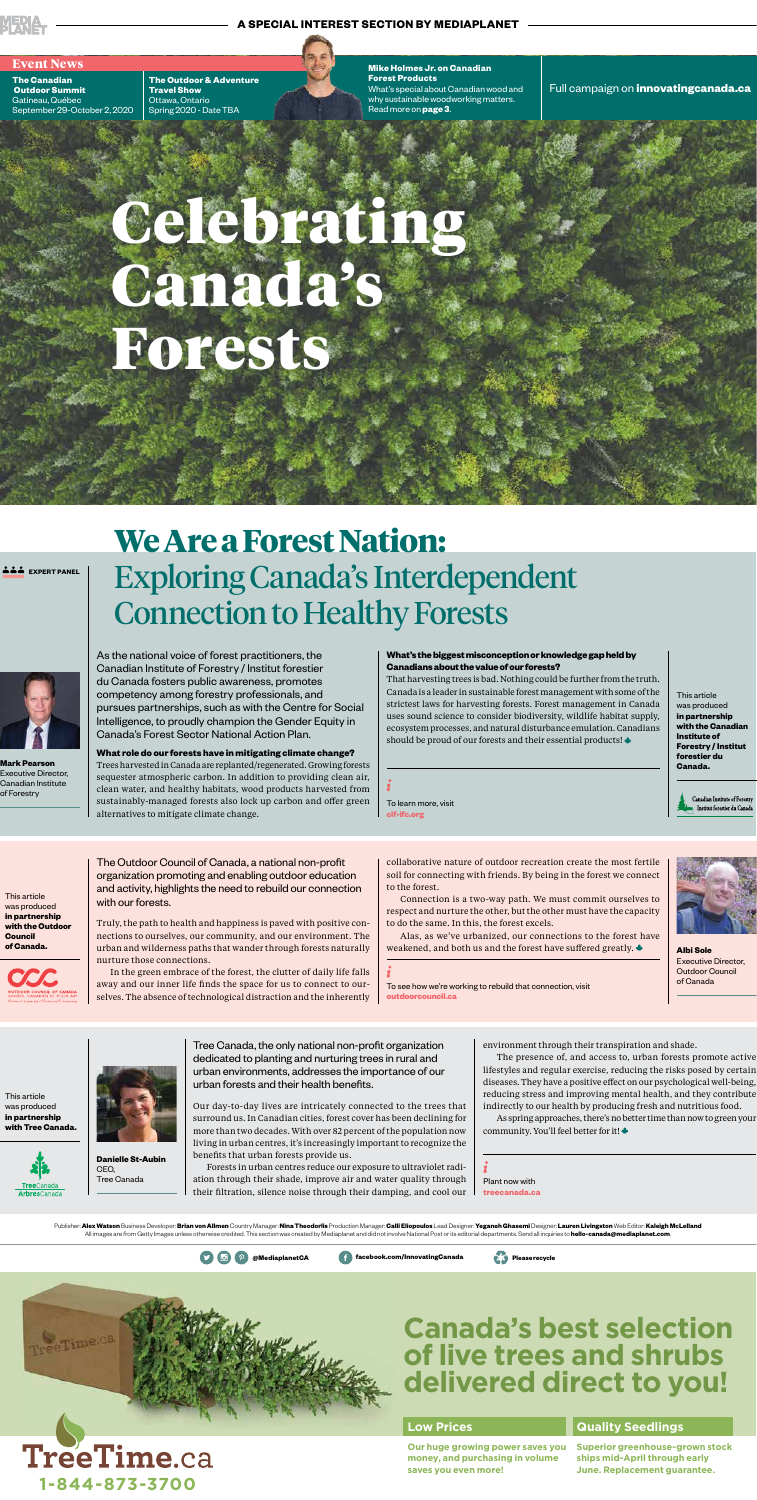**EDUCATOR PANEL** 

# **Behind the Flames: Teaming Up to Address Canada's Forest Fires**

For more info about Canada Wildfire, follow @CanadaWildfire on Instagram and Twitter and visit

**DINSIGHT** 

**canadawildfire.org**

anada is facing growing challenges from forest fires. On average, 7,000 fires burn an area half the size of Nova Scotia every year in Canada. High-profile fires such as the ones in Fort McMurray, AB (2016), British Columbia (2017 and 2018), and Parry Sound, ON (2018) have emphasized the need to better understand forest fires and the science behind them.

#### **How do fires affect us?**

Forest fires have countless impacts on our environment, economy, and communities. No matter where you live in Canada, wildfire has affected your life. Wildfire is a threat in various ways. Possible impacts to:

- $\bullet$  Health and safety
- Communities, property, and infrastructure
- Valuable timber
- Plants and animals
- **Clean air and water**
- **O** Cultural heritage

This article was produced **in partnership with Canada Wildfire.**



# PHOTO: DENNIS QUINTILIO

**Dr. Mike Flannigan** Professor of Wildland Fire, University of Alberta & Director, Canada Wildfire

**Fleming College's School of Environ**mental and Natural Resource Sciences in Lindsay, ON hosts a unique cluster of forestry programs that prepare students for careers across the industry.

> These risks will continue to grow as more people live, recreate, and work within our forests.

#### **How do fires affect the forests?**

Forest fires in Canada have an important ecological role in our forests. Many plants and animals have developed different approaches to survive and grow after a forest fire, and some forests rely on fire as a chance to renew.

#### **How is Canada Wildfire helping?**

Managing the forest involves reducing the impact of forest fires while still allowing for their natural benefits. Canada Wildfire (the Canadian Partnership for Wildland Fire Science) is a partnership that investigates the various positive and negative effects of forest fires. We help fire managers make informed decisions when faced with fires that threaten our forests and communities. Our goal is to provide excellence in forest fire research, technology, education, and training.





fires burn an area half the size of Nova Scotia every year in Canada.

Learn more about Fleming College's Forestry programs by visiting

**flemingcollege.ca**

"There are careers managing trees in the traditional forestry sector, but we're also starting to include managing trees in the urban and peri-urban forests. The increased awareness around climate change, as well as the myriad of other benefits trees provide, have led to this," says Katrina Van Osch-Saxon, Coordinator of Fleming's

anaging Canada's forests<br>
isn't only about growing and<br>
managing trees. It's about sus-<br>
taining the values and benefits<br>
that a biologically-diverse, naturally-funcisn't only about growing and managing trees. It's about sustaining the values and benefits tioning forested ecosystem provides today and for future generations. Sault College offers a unique opportunity for students to develop the skills necessary for pursuing their passion for maintaining and enhancing Canada's vast forested landscape. Within the traditional territory of the Anishinaabe people, in the heart of the Great Lakes, and in the transition enrolled in, they'll leave Sault College with a unique set of job-ready skills needed to support the sustainable management of Canada's forests. Using new and emerging technologies, we commit a significant portion of the students' time to being in the field. Whether in the forests, lakes, or wetlands, our students learn to accurately and precisely collect field attributes relevant to their course of study. Sault Ste. Marie is home to the Ontario Forest Research Institute, the Canadian Forest

> Arboriculture Co-op Program and a professor in the Urban Forestry and Forestry Technician programs.

> Fleming offers a Forestry Technician program (the largest in Canada), as well as Arboriculture Co-op, Urban Forestry, and Urban Forestry Technician Co-op programs.

> "Our programs are designed to meet the interests of all types of learners. Whether their career aspirations are to work in traditional forestry, or as an arborist, or urban forester, we have a program to suit their needs," says Van Osch-Saxon.

One area of focus for Van Osch-Saxon has

### 66 Sault Ste. Marie is a natural fit for hands-on, in the field, experiential learning.

been encouraging more women to enter forestry careers. She has hosted three successful Women in Trees events at Fleming, where young women can come and try activities and develop skills related to careers in the forestry industry — everything from tree climbing to chainsaw maintenance. The events have been so popular that they've now expanded to include other careers in the natural resource sciences sector.

"The diversity of our student population is changing — it's an exciting time," says Van Osch-Saxon.

This article was produced **in partnership with Fleming College.**

## **Careers in Canadian Forests Have Evolved — so Has Fleming College**

Katrina Van Osch-Saxon



**Katrina Van Osch-Saxon** Coordinator of the Arboriculture Co-op Program & Professor of Urban Forestry, Fleming College

Careers in Canadian forests are no longer limited to the traditional forest sector. Professor Katrina Van Osch-Saxon explains how Fleming College is preparing a diverse student population for a diverse range of career paths.

Dr. Mike Flannigan

of the Great Lakes/St. Lawrence and Boreal forest regions, Sault Ste. Marie is a natural fit for hands-on, in-the-field, experiential learning. Whichever of the five School of Natural Environment diploma programs students are Service — Great Lakes Forestry Centre, and the Ministry of Natural Resources and Forestry 's headquarters. Our students tour these organizations and often gain leads for future employment. Unique to Sault College, and enclosed in regular tuition fees, we offer our Forestry Technician students certification as Type 1 Initial Attack forest firefighters through Ontario's SP100 training program.

Our faculty functions as a team, embracing integration and collaboration, while providing a supportive and positive learning environment. Students will become more comfortable to step outside their comfort zones, challenging themselves to find solutions, and developing team leadership skills in preparation for reallife employment situations.

**Fleming College** 

Find the real you at

**saultcollege.ca**

This article was produced **in partnership with Sault College.**



## **Interested in a Career in Forestry?**  Why the Sault May Be the Place for You

Adam Hodgson



**Adam Hodgson** Professor of Natural Environment, Sault College

Sault College's perfect geographic juxtaposition and unmatched experiential learning offer prospective students something truly unique, Professor Adam Hodgson explains.